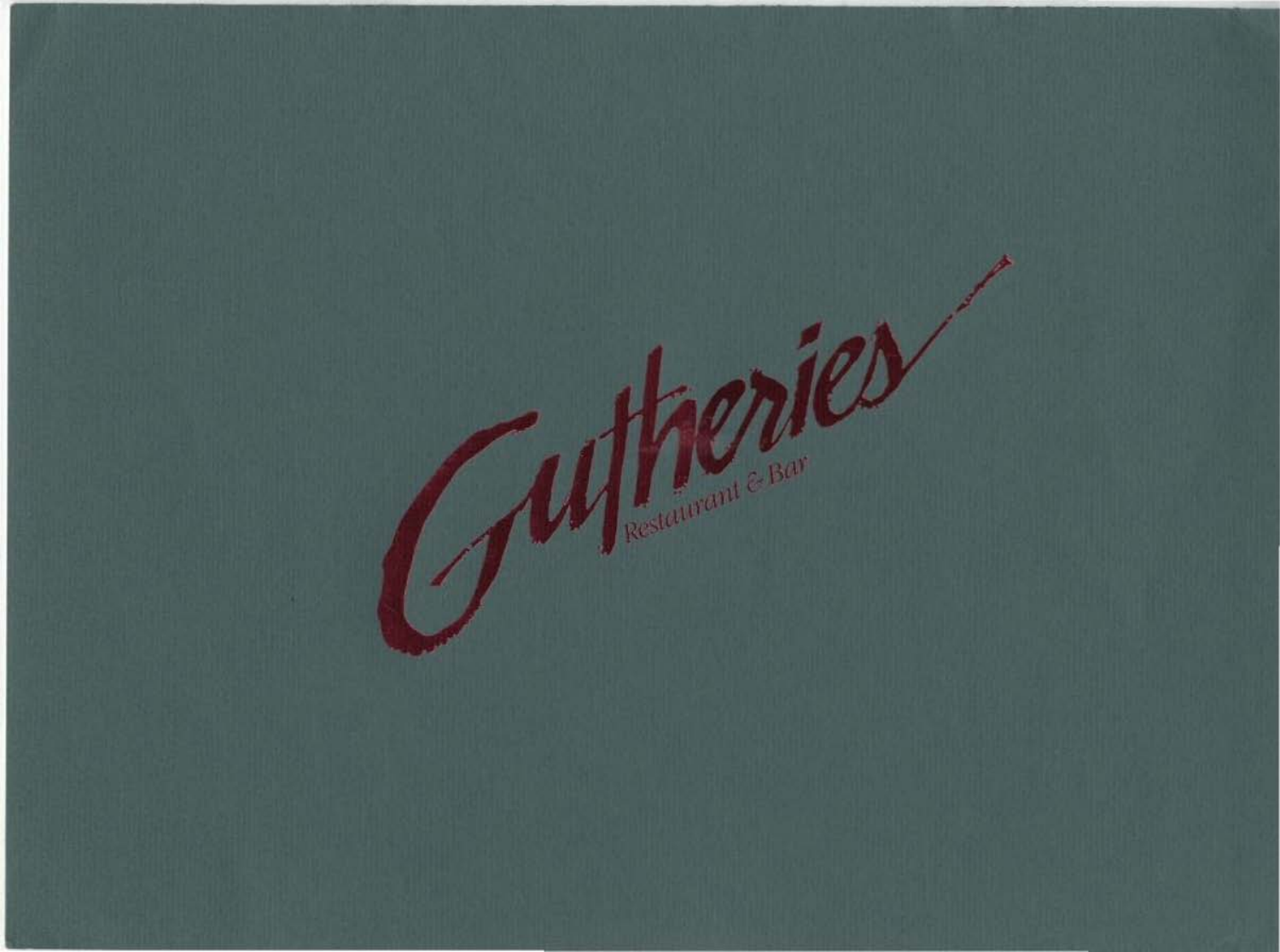**Cajun Scallops** Jumbo sea scallops lightly dusted with cajun seasonings, blackened and served with cajun mayonnaise. \$6.25

Peel and Eat Shrimp Buy 'em by the quarter pound, peel, then dip in zesty cocktail sauce. \$5.25

metizens

#### **Escargot**

Imported french snails seasoned with garlic butter in giant mushroom caps. \$5.95

### Fettucine with Lobster

Sauteed cold water lobster tossed with imported pasta, butter, parmesan cheese, garlic and sweet cream. \$5.95

**Stuffed Mushrooms** Jumbo mushroom caps filled with our spicy crabmeat mixture. Hollandaise sauce. \$4.75

Chicken Almond Salad

Chicken breast chunks, slivered almonds, mayonnaise, celery and chopped egg in a pineapple shell, served with fresh fruit. \$7.95

### Caesar Salad

Traditional preparation . . . olive oil, wine vinegar, garlic, anchovies, coddled egg, homemade croutons, fresh ground pepper, parmesan cheese and crisp romaine lettuce. With Soup \$7.95 With Your Meal \$3.75

#### **Baked Brie**

Soft, double cream brie baked with butter and almonds. Served with crusty french bread and fresh fruit. \$5.35

#### Fried Havarti

Strips of havarti cheese with seasoned breading, deep-fried and served with sauce for dipping. \$3.95

#### **Jack Daniels Cheese**

A blend of tangy cheeses and aged Jack Daniels whiskey. Served with gourmet crackers. \$3.95

#### Texas Style Chicken

Skewered chunks of chicken breast grilled and dipped in Gutheries own barbecue sauce. \$3.95

#### **Munchskins**

Baked potato skins seasoned and deep-fried. Topped with three cheeses, crumbled bacon, scallions and served with Gutheries dressing.  $$4.65$ 

Soup and Salad

Enjoy unlimited homemade soup from our soup bar, served with our own house salad. \$6.45